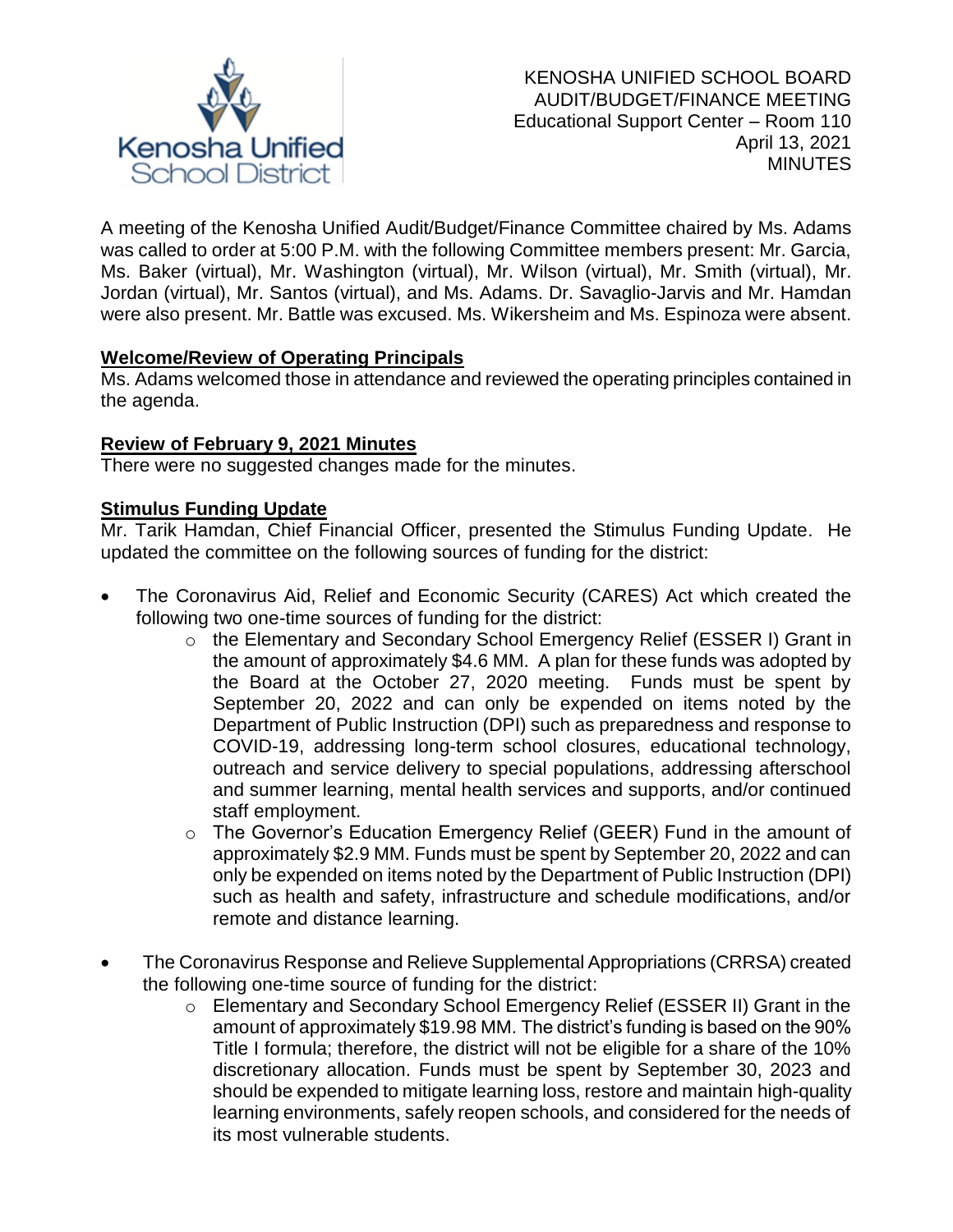- The American Rescue Plan Act (ARPA) created the following one-time source of funding for the district:
	- o Elementary and Secondary School Emergency Relief (ESSER III) in which amounts have not been released as of yet. It is estimated to be approximately \$40 MM which would need to be spent by September 30, 2024. Guidance on how the funds should be expended have not been disclosed as of yet; however, it is anticipated to be similar to those under the ESSER II Grant.

As done in October for the initial ESSER Grant funds, Administration will present a detailed spreadsheet to the Board with proposed expenditures.

## **Evaluation of Operating Principals**

Ms. Adams asked members to rate the committee meeting as to success in achieving the goals of the meeting. All ratings given were 5s.

The next meeting will take place on June 1, 2021 at 6:00 p.m.

Meeting adjourned at 5:34 p.m.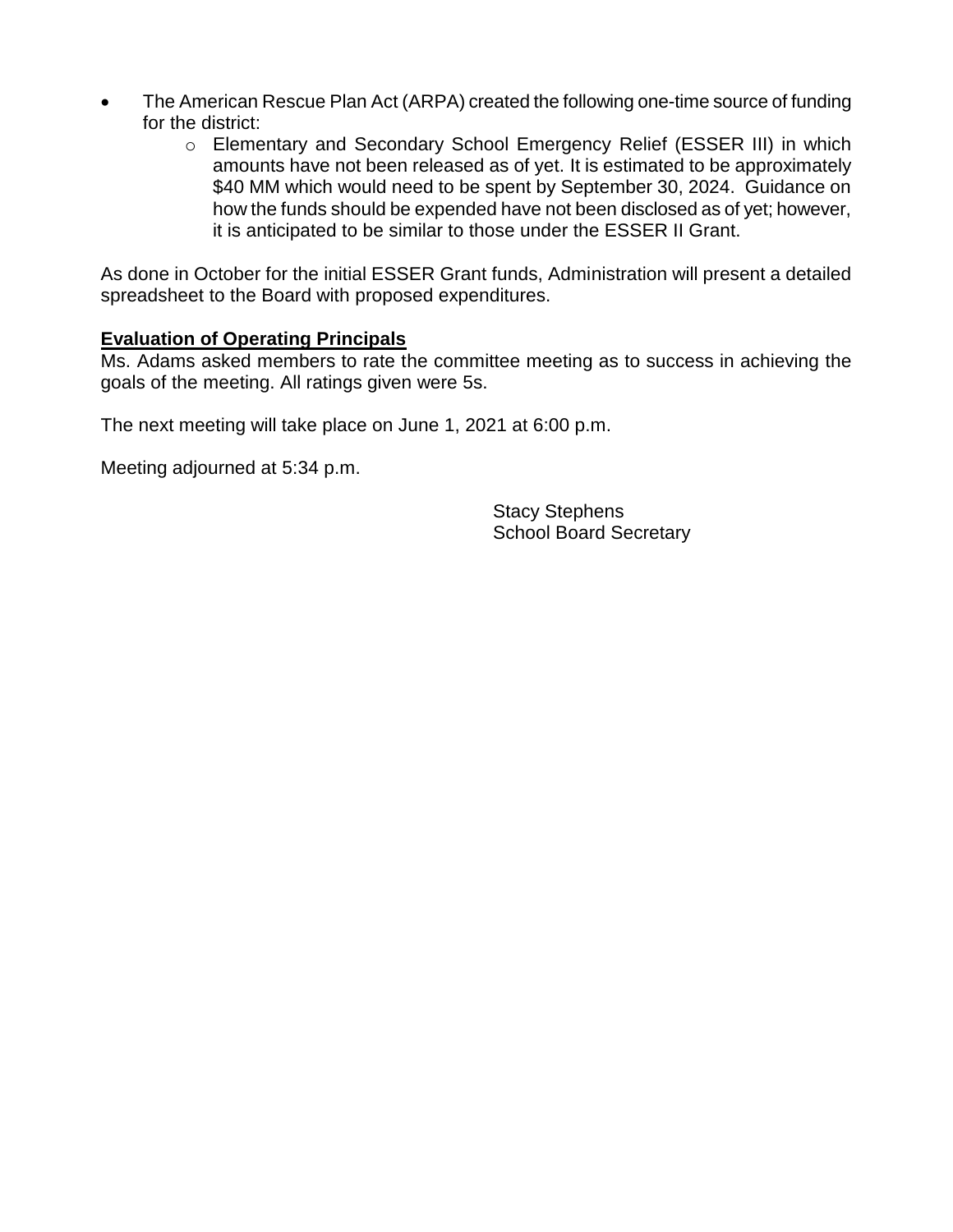

A meeting of the Kenosha Unified Planning/Facilities Committee chaired by Mr. Wade was called to order at 6:00 P.M. with the following committee members present: Mrs. Modder, Ms. Stevens, Mr. St. Martin (virtual), Mr.Sturino (virtually) and Mr. Wade. Dr. Savaglio-Jarvis, Ms. Adams, and Mr. Finnemore were also present. Ms. Bothe, Mr. George, and Ms. Jester were absent.

## **Welcome/Review of Operating Principles**

Mr. Wade welcomed participants and noted the operating principles contained in the agenda.

## **Review of February 9, 2021 Minutes**

Ms. Stevens requested that the February 9, 2021 minutes note that Ms. Adams was also present. Mrs. Stephens noted that she would adjust the minutes to add the request.

## **School Security Update**

Mr. Patrick Finnemore, Director of Facilities, gave a PowerPoint presentation which covered the following School Security Update topics: 2017 WI Act 143 & Department of Justice Office of School Safety, school safety plan update, school safety assessments, training update, and technology update and demonstrations.

When discussing the 2017 WI Act 143, Ms. Stevens requested a copy of the list of staff who participated in the required adolescent mental health training this year.

When discussing the school safety plan update in relation to a future addition of a pandemic plan, Ms. Stevens requested a copy of Green Bay Public School District's pandemic plan.

When discussing the technology update and demonstrations, Mr. Finnemore was not able to access the Raptor Visitor Management video; therefore, he indicated that he would have it forwarded to the committee.

## **Evaluation of Operating Principles**

Mr. Wade asked committee members to use the fist to 5 rating scale to indicate how well the committee accomplished the goals. Ratings all consisted of 4 and 5 ratings.

The next meeting will take place on June 1, 2021 at 7:00 p.m.

Meeting adjourned at 6:42 p.m.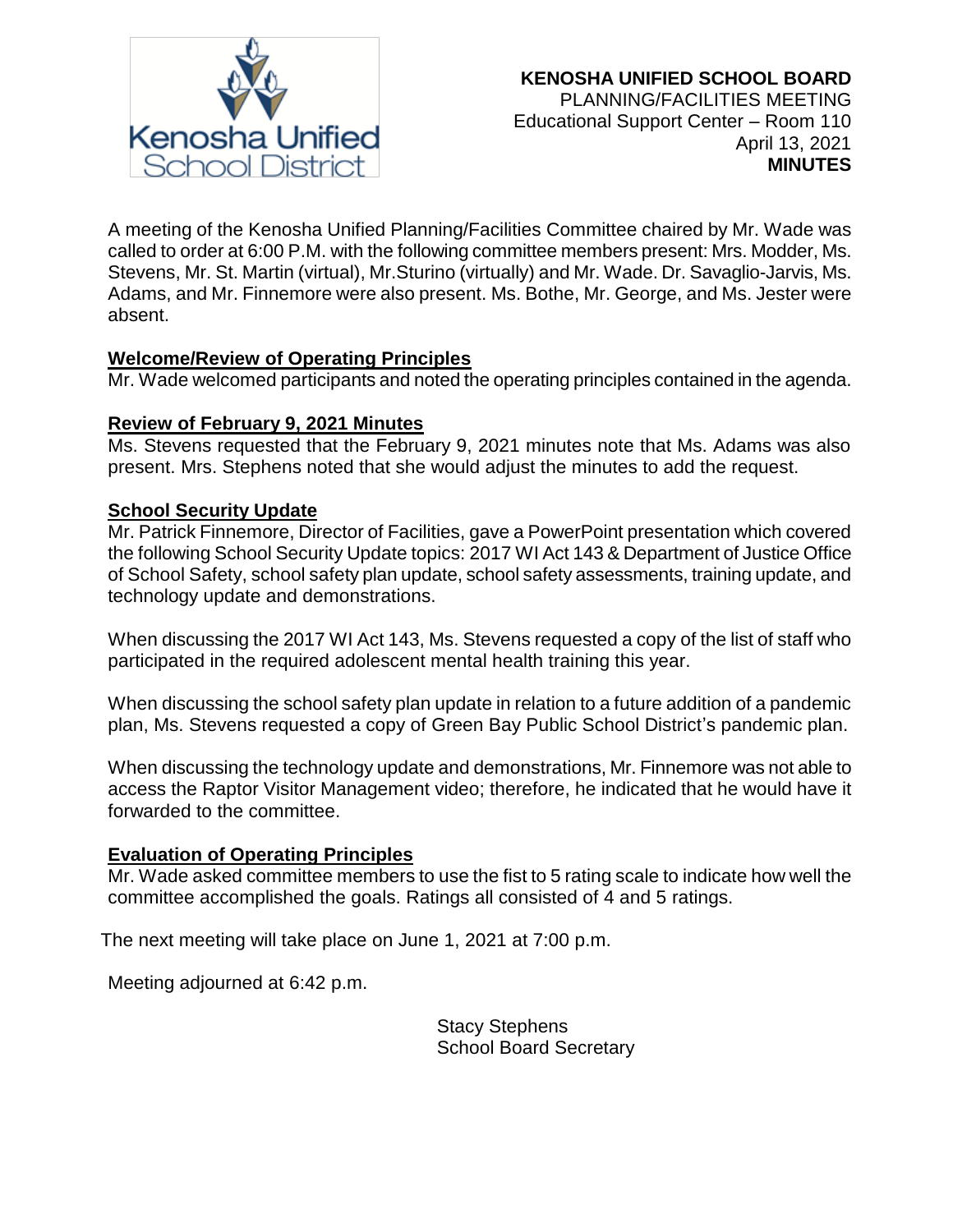

A meeting of the Kenosha Unified Curriculum/Program Committee chaired by Mrs. Modder was called to order at 7:00 P.M. with the following committee members present: Mr. Garcia, Mr. Wade, Mr. Price, Ms. Everman (virtual), Ms. Beere (virtual), and Mrs. Modder. Ms. Heimstead and Mr. Levin arrived later. Dr. Savaglio-Jarvis, Ms. Adams, Ms. Stevens, Mrs. Housaman, Mr. Kearby, and Mrs. Lawler were also present. Mr. Gomez-Solis and Ms. Masters were absent.

## **Welcome/Review of Operating Principles**

Mrs. Modder welcomed those in attendance and reviewed the operating principles contained in the agenda.

## **Review of February 9, 2021 Minutes**

Mrs. Modder requested that the February 9, 2021 minutes note that Ms. Adams was also present. Mrs. Stephens noted that she would adjust the minutes to add the request.

## **Curriculum Adoptions Updates**

Mrs. Julie Housaman, Chief Academic Officer; Mr. Che Kearby, Coordinator of Social Studies; and Mrs. Jennifer Lawler, Coordinator of Mathematics; gave a PowerPoint presentation entitled "Adoption of Instructional Material for Secondary Math and Social Studies" which covered the following topics: KUSD curriculum review process, instructional material review process, recommendation, benefits, reviewer feedback on Real Math, and implementation support.

Mr. Levin (virtual) and Ms. Heimstead (virtual) arrived at 7:23 P.M.

The PowerPoint presentation will be added to the district's website so that it can be easily accessed by the public.

## **Evaluation of Operating Principals**

Mrs. Modder asked members to rate the committee meeting as to success in achieving the goals of this meeting. All ratings given were 5s.

The next meeting will take place on June 1, 2021 at 8:00 p.m.

Meeting adjourned at 7:37 P.M.